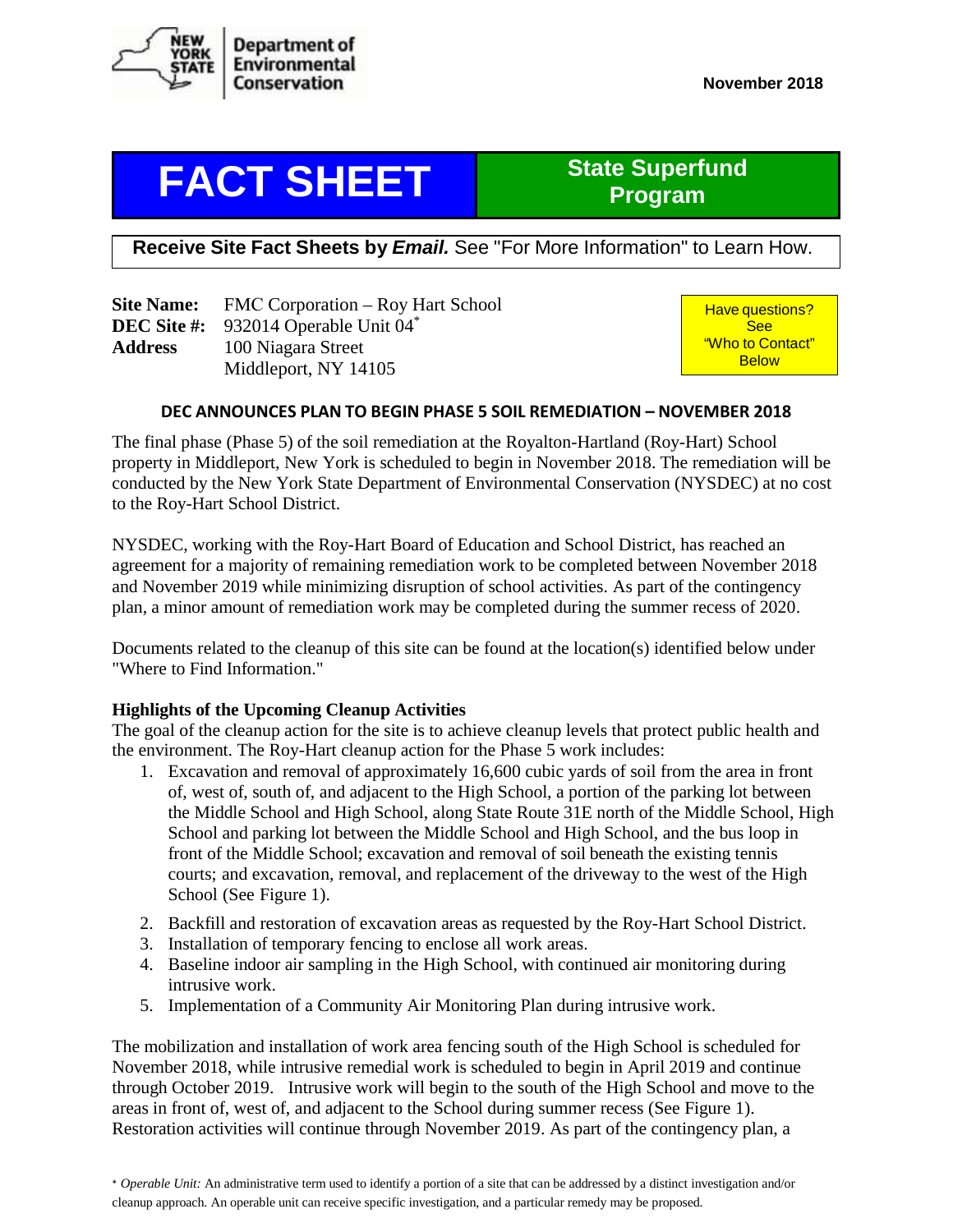minor amount of remediation work may be performed during the summer recess of 2020 in order to minimize impacts to the School during the 2019/2020 academic year.

NYSDEC understands it is important that the School remains open and functional during the academic year and has worked with School District to achieve this goal. Remediation activities that occur while school is in session will not begin until after 8:00 a.m. and construction vehicle traffic will be minimized for one hour during school dismissals. Daily air monitoring will be performed during work hours to ensure that areas outside of the construction area are not impacted by remedial activities.

# **Next Steps**

NYSDEC will continue to work with the Roy-Hart Board of Education and School District to minimize the disruption to School activities caused by this work.

NYSDEC will keep the public informed throughout the cleanup of the site.

#### **Background**

FMC Corporation (FMC) owns and operates a facility due south of the School in the Village of Middleport. As a result of historic air emissions and surface discharges of process water, the facility contaminated nearby properties (including the Roy-Hart School), predominantly with arsenic.

The Roy-Hart school property was initially sampled and a partial soil removal was completed by FMC in 1996 and 1999 in the vicinity of the football field. NYSDEC performed additional soil sampling in 2014 and 2015 to more fully define the extent of arsenic contamination on the remainder of the property exceeding the 20-part-per-million (ppm) objective described in the May 2013 Final Statement of Basis (FSB). This data was used to determine the areas and volume of soil that will need to be removed.

Based on the soil sampling performed on the Roy-Hart school property by NYSDEC and FMC, arsenic contamination is at levels exceeding the 20 ppm soil cleanup objective at depths ranging from 0 to 4 feet below ground surface for the majority of the grassed areas on the property. Phases 1-4 during the 2015-2018 construction seasons resulted in the removal of approximately 35,000 cubic yards of contaminated soil from the field hockey field located in the southeastern portion of the property, the inner courtyards of the High School and areas to the southwest of the High School, the central area between the High School and Middle School, and the area east and in front of the Middle School. It is anticipated that all the remaining contaminated soil will be removed during the Phase 5 work.

**State Superfund Program:** New York's State Superfund Program (SSF) identifies and characterizes suspected inactive hazardous waste disposal sites. Sites that pose a significant threat to public health and/or the environment go through a process of investigation, evaluation, cleanup and monitoring.

NYSDEC attempts to identify parties responsible for site contamination and require cleanup before committing State funds.

For more information about the SSF, visit: http://www.dec.ny.gov/chemical/8439.html

# **FOR MORE INFORMATION**

#### **Where to Find Information**

Project documents are available at the following location(s) to help the public stay informed.

Royalton Hartland Community Library 9 South Vernon Street Middleport, NY 14105 Phone: 716-735-3281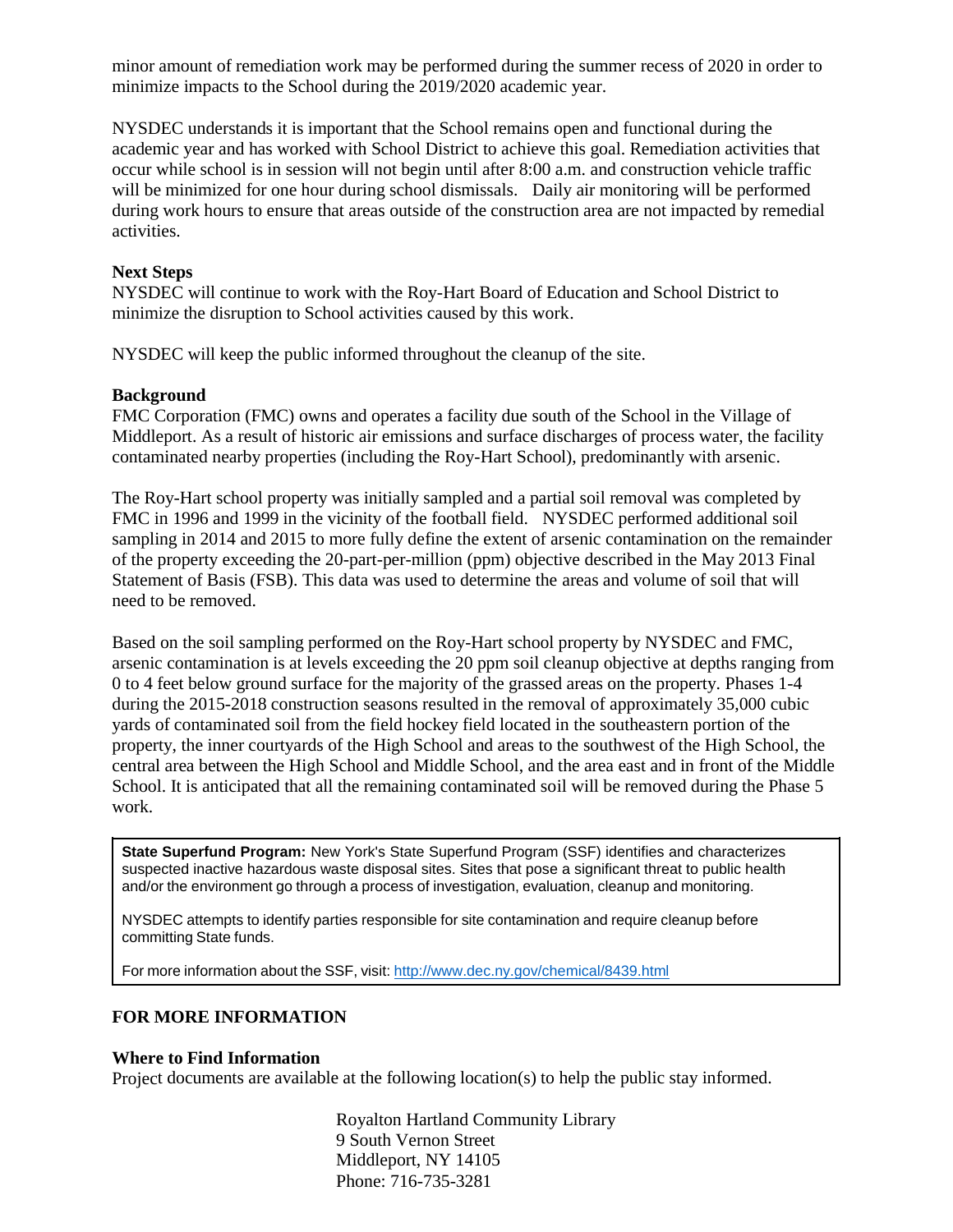Project documents are also available on the NYSDEC website at: http://www.dec.ny.gov/chemical/37554.htm

**Who to Contact** Comments and questions are always welcome and should be directed as follows:

Project Related Questions Heide-Marie Dudek, P.E. Department of Environmental Conservation Division of Environmental Remediation 625 Broadway Albany, NY 12233-7016 518-402-9813 heidi.dudek@dec.ny.gov

Site-Related Health Questions Stephanie Selmer New York State Department of Health Bureau of Environmental Exposure Investigation Corning Tower, Albany NY 518-402-7870 stephanie.selmer@health.ny.gov

# **We encourage you to share this fact sheet with neighbors and tenants, and/or post this fact sheet in a prominent area of your building for others to see.**

**Receive Site Fact Sheets by Email**

- Have site information such as this fact sheet sent right to your email inbox.
- NYSDEC invites you to sign up with one or more contaminated sites
- NYSDEC invites you to sign up with one or more contaminated sites:
- http://www.dec.ny.gov/chemical/61092.html. It's quick, it's free,
- and it will help keep you *better informed*.

As a listserv member, you will periodically receive site-related information/announcements for all contaminated sites in the county(ies) you select.